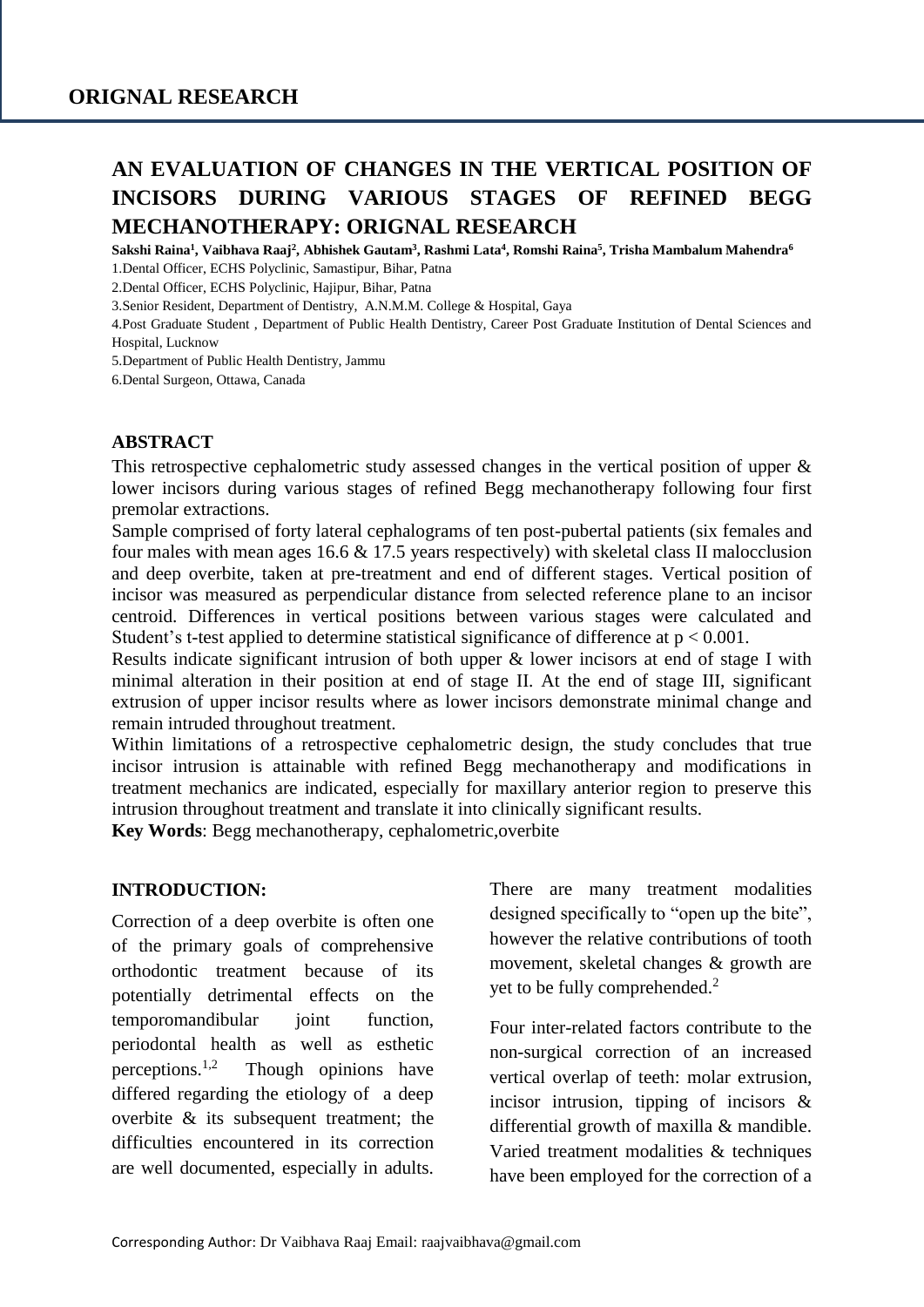deep overbite by achieving a combination of the above factors, the best options depending upon individual characteristics, treatment objectives & esthetic considerations.2,3

Since its introduction half a century ago, the 'pure' Begg technique has proved to highly effective in correction of alignment, overbite, and overjet & in most cases it can be used to position teeth in an excellent relationship to one another.  $4$  The anchor bends & class II elastics work together to extrude the molars & the anchor bends intrude the incisors. If the elastics & anchor bends are properly balanced, they serve to maintain the molars in an upright position. Though this mechanism produces nearly optimal effects in the mandibular arch of an average patient, the effects are considered less than ideal on the maxillary arch.<sup>4</sup>

The stage I appliance in Begg mechanotherapy opens the bite, this however can be the result of one or a combination of several occluso-gingival displacements & the exact manner of bite opening continues to be a subject of discussion.<sup>5</sup> Bite opening was attributed mainly to molar extrusion & some amount of intrusion of the lower incisors  $<sup>6</sup>$ </sup>

The capability of Begg mechanotherapy to produce intrusion of the maxillary anterior teeth, particularly the incisors has been questioned; though support exists at least partially in its favour because of the potential for extrusion of these teeth during stage III mechanics.  $5$  Thus, whether the incisors, especially the upper, intruded, remained at the same level or actually extruded continues to be a matter of endless speculation, more so because the labio-lingual position of the incisor influences its vertical incisal edge and the subsequent clinical impression of a deep overbite correction.1,2,6

Studies carried out to evaluate the changes in the vertical position of incisors during Begg mechanotherapy hitherto have employed incisal edges or root apex as reference points for measurement of the changes but these can produce faulty results as they are influenced by changes in tooth inclination. $3$  The centre of resistance or centroid of the incisor, defined as a point on the longitudinal axis of the tooth that is independent of any change in its inclination is the reference point of choice for evaluating these vertical changes. $3$  A reference plane relative to the incisor centroid must also be used to evaluate the changes in its vertical position. <sup>3</sup>

Bearing these issues in mind, this particular study was designed to evaluate changes in the vertical position of upper & lower incisors during various stages of refined Begg mechanotherapy- a retrospective, cephalometric appraisal of clinical cases treated with four premolar extractions.

# **MATERIALS AND METHODS:**

A. Sample

This study examined the lateral cephalometric records of 10 patients (6 females, 4 males) treated with four premolar extraction employing refined Begg mechanotherapy. All the subjects were treated by post-graduate students under the guidance of a single consultant. The mechanics were those normally used by faculty supervising the treatment. Inclusion criteria were as follows: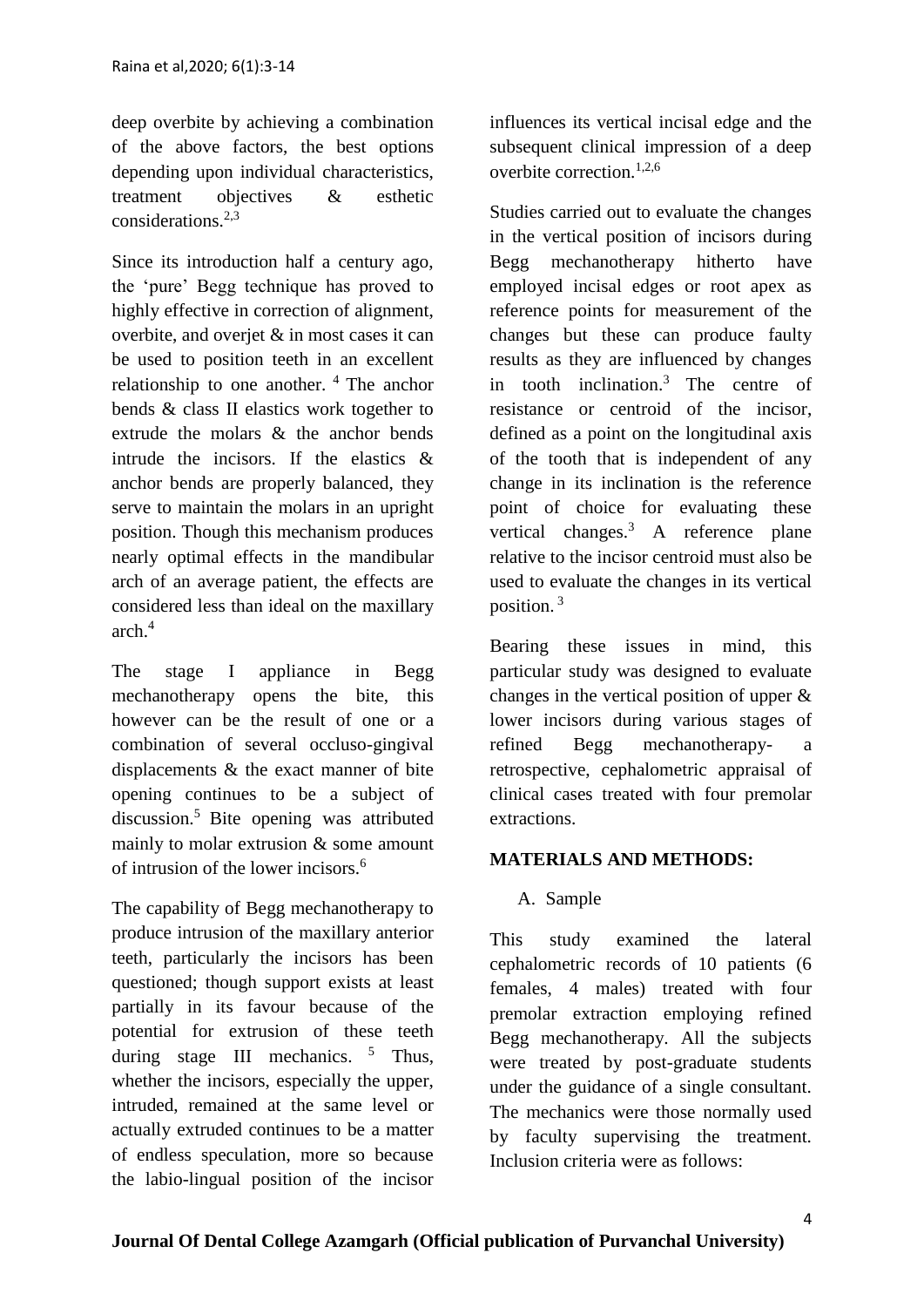- 1. Age at the start of treatment: 14 or more for females & 16 or more for males (based on supposed puberty at 9-14 and 12-16 years respectively)<sup>7</sup>. Mean age was found to be 16.6  $& 17.5$  years for females & males respectively.
- 2. Angle's class I or class II malocclusion on a class II skeletal base relationship (as determined by ANB angle greater than 5°) with the presence of a deep overbite at the start of treatment. This was determined cephalometrically as overbite greater than 3.3 mm  $(STCA-$  Arnett et al<sup>8</sup>) and if necessary confirmed from the pretreatment study models. Mean overbite at the start of treatment was found to be 4.63 mm.
- 3. Refined Begg mechanotherapy carried out after four first premolar extractions.
- 4. No extra oral appliances were used. Transpalatal & lingual arches were used wherever indicated.
- 5. Light elastics: yellow, 5/16 inches,  $2-2^{1/2}$  oz (T.P. laboratories, USA) changed every 3-4 days were used throughout the treatment.
- 6. Satisfactory treatment results on completion.
- 7. Availability of lateral cephalometric radiographs of good definition & detail, taken at pretreatment & at completion of each stage of treatment. All the cephalograms were taken from the same cephalostat with same exposure parameters.

# B. Technical details

The cephalograms taken at pre-treatment, end of stage I, II & III were designated as  $T_0$ ,  $T_1$ ,  $T_2$  &  $T_3$  respectively. Cephalometric tracings were performed on sheets of matt acetate paper with 0.35 mm tracing pencil & the necessary structures were traced to allow identification of superimposition points.

The centroid or centre of resistance  $(C.R)$ of the upper and lower incisors was marked as a point at 50% of the root length from the cementoenamel junction to the root apex. The reference planes chosen were- palatal plane (line connecting the anterior and posterior nasal spine) and mandibular plane (line connecting anatomic gonion & menton) for evaluating changes in the vertical position of the upper & lower incisor centroid respectively.<sup>2,11,12</sup> Vertical position of the incisor was measured as the perpendicular distance between the incisor centroid & mentioned reference planes <sup>2,11,12</sup> (Fig. 1 & 2)

A calliper (Mercer precision instruments) which is accurate to the nearest 0.1 mm was used for conducting the measurements that were performed at all four stages  $(T_0)$ through  $T_{3}$  for all 10 patients and the corresponding readings were noted as difference between any two stages (between pre-treatment & stage I, stage I  $\&$  stage II and stage II  $\&$  stage III  $\&$  pretreatment and stage III). The vertical change was defined as true intrusion or extrusion based on the apical or coronal movement of the centroid to its respective reference plane.<sup>1</sup> The magnitude of this movement was noted in millimetres and intrusion was connoted as by (-) sign.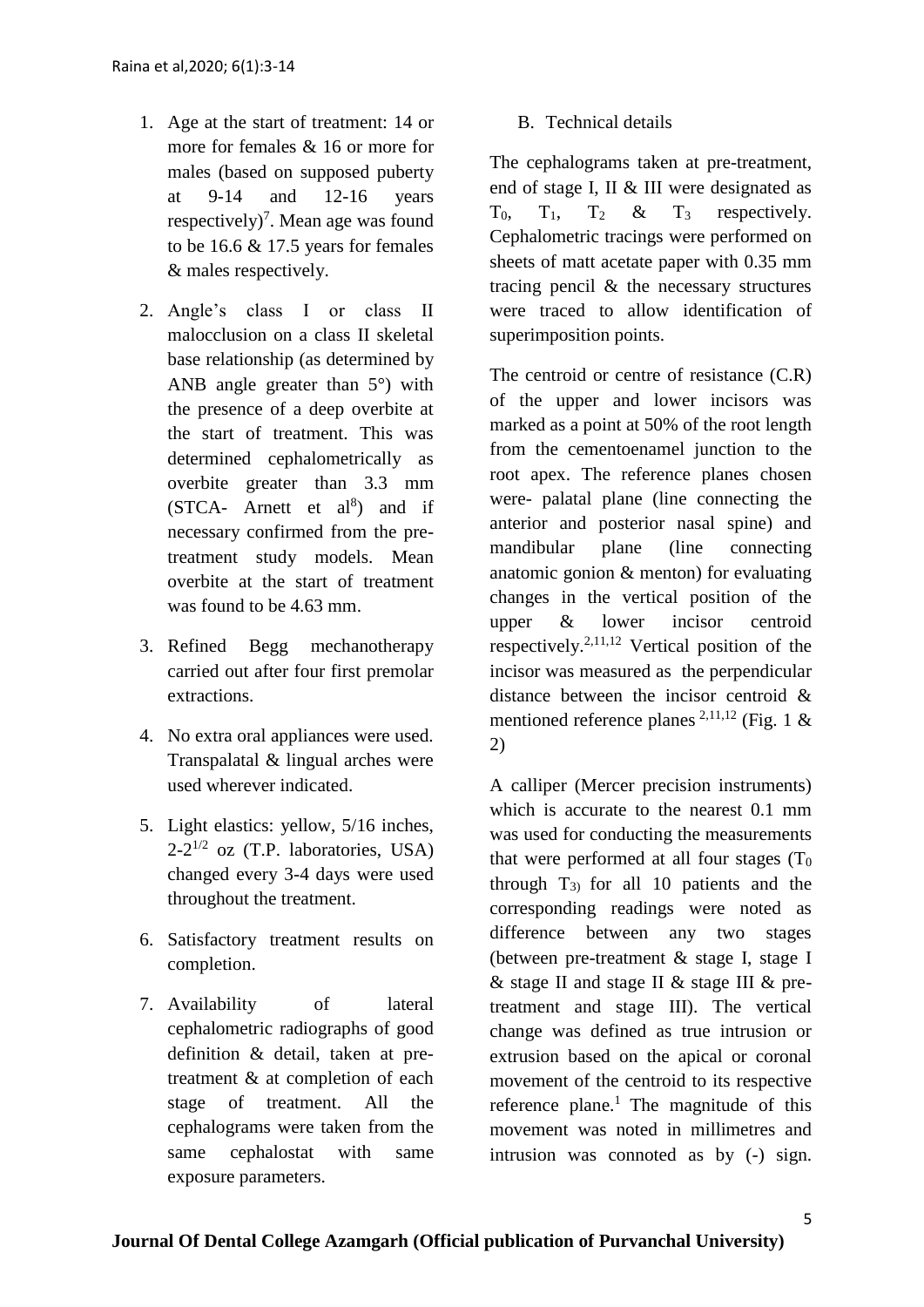

**Fig. 1: Measurement of perpendicular distance (1) from Upper incisor centroid (C) to palatal plane**



**Fig. 2: Measurement of perpendicular distance (2) from Lower incisor centroid (C) to mandibular plane**

C. Statistical methods

Data analysis was performed using the Microsoft Excel software (Microsoft Office 2007). The readings obtained as differences between two stages were analyzed by computing their average, standard deviation & standard error. Two tailed Student's t-test was used to determine statistical significance of difference between each of the stages. A

value of ' $p < 0.05$ ' was considered to be statistically significant where as 'p-values' lesser than 0.001 were considered as highly significant.

D. Measurement of error

Twenty lateral cephalograms (half of the sample) selected randomly were retraced and the measurements were repeated. Mean, standard deviation and standard error of repeated measurements was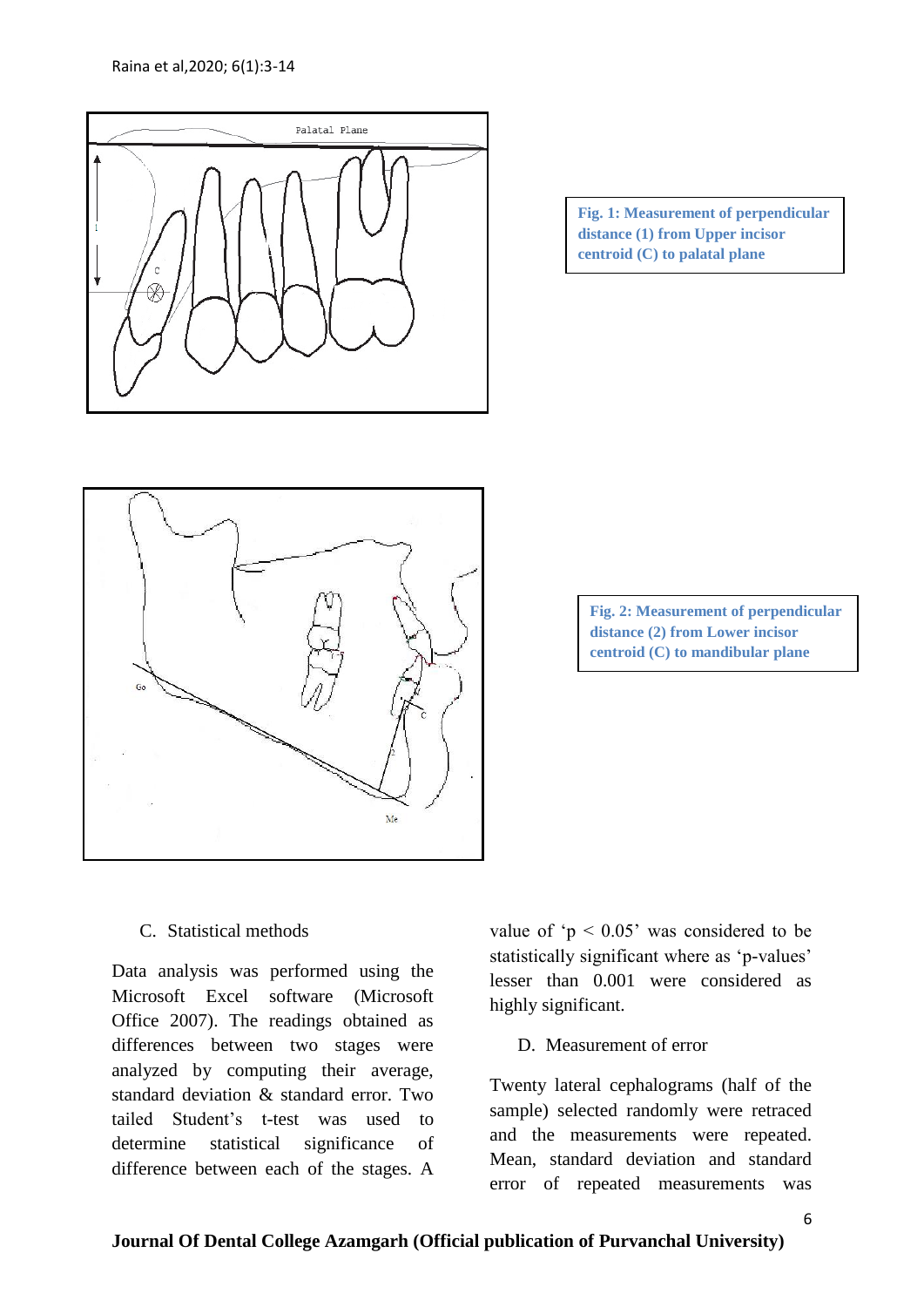calculated. The combined error of tracing and measurement was not significant at p  $< 0.05$ .

All the cephalometric tracings & measurements were performed and repeated by the same operator. (Corresponding author)

# **RESULTS:**

- A. For measurement of upper incisor centroid to the palatal plane:
	- 1. All ten patients included in the study demonstrated intrusion of the upper incisors at the end of stage I  $(T_1)$ , an average intrusion of 1.84 mm was noted that was highly significant at  $p < 0.001$
	- 2. At the end of stage II  $(T_2)$  a mean extrusion of 0.11 mm was noted that was not significant.
	- 3. At the end of stage III  $(T_3)$  and extrusion of upper incisor was noted in all ten patients, mean value 1.23 mm that was highly significant at p  $< 0.001$
- 4. Comparison between pre-treatment  $(T_0)$  and end of treatment  $(T_3)$ values showed that an average 0.5 mm intrusion persisted at the end of treatment that was not statistically significant.
- 5. Compared to the pre-treatment position, five patients each demonstrated intrusion & extrusion of the upper incisors at the end of stage III.
- 6. Among the five patients who demonstrated intrusion at the end of treatment, mean intrusion was 1.46 mm.
- 7. Among the rest five patients who demonstrated extrusion, mean extrusion was 0.575 mm

Table I & II summarize the measurements of upper incisor centroid to the palatal plane and descriptive statistics for upper incisor position respectively.

| Sr.            | $T_0$ | $T_1$ | $T_0$ to $T_1$ | T <sub>2</sub> | $T_1$ to $T_2$ | $T_3$ | $T_2$ to $T_3$ | $T_0$ to $T_3$ | Final upper |
|----------------|-------|-------|----------------|----------------|----------------|-------|----------------|----------------|-------------|
| N <sub>o</sub> |       |       | Diff.          |                | Diff.          |       | Diff.          | Diff.          | incisor     |
|                |       |       |                |                |                |       |                |                | position    |
| 1.             | 16.8  | 13.1  | $-3.7$         | 13.4           | 0.3            | 13.7  | 0.3            | $-3.1$         | Intrusion   |
| 2.             | 13.3  | 11.7  | $-1.6$         | 11.9           | 0.2            | 14.4  | 2.5            | 1.1            | Extrusion   |
| 3.             | 12.3  | 11.3  | $-1.0$         | 11.0           | $-0.3$         | 12.2  | 1.2            | $-0.1$         | Intrusion   |
| 4.             | 14    | 12.3  | $-1.7$         | 12.7           | 0.4            | 14.2  | 1.5            | 0.2            | Extrusion   |
| 5.             | 18.4  | 15.7  | $-2.7$         | 16.7           | 1.0            | 17.0  | 0.3            | $-1.4$         | Intrusion   |
| 6.             | 13.7  | 13    | $-0.7$         | 12.6           | $-0.4$         | 14.0  | 1.4            | 0.3            | Extrusion   |
| 7.             | 11.4  | 10.5  | $-0.9$         | 10.8           | 0.3            | 11.2  | 0.4            | $-0.2$         | Intrusion   |
| 8.             | 10.5  | 9.4   | $-1.1$         | 9.0            | $-0.4$         | 10.6  | 1.6            | 0.1            | Extrusion   |
| 9.             | 12.0  | 8.5   | $-3.5$         | 9.0            | 0.5            | 9.5   | 0.5            | $-2.5$         | Intrusion   |
| 10.            | 14.0  | 12.5  | $-1.5$         | 12.0           | $-0.5$         | 14.6  | 2.6            | 0.6            | Extrusion   |

Table I: Measurement of upper incisor centroid to the palatal plane.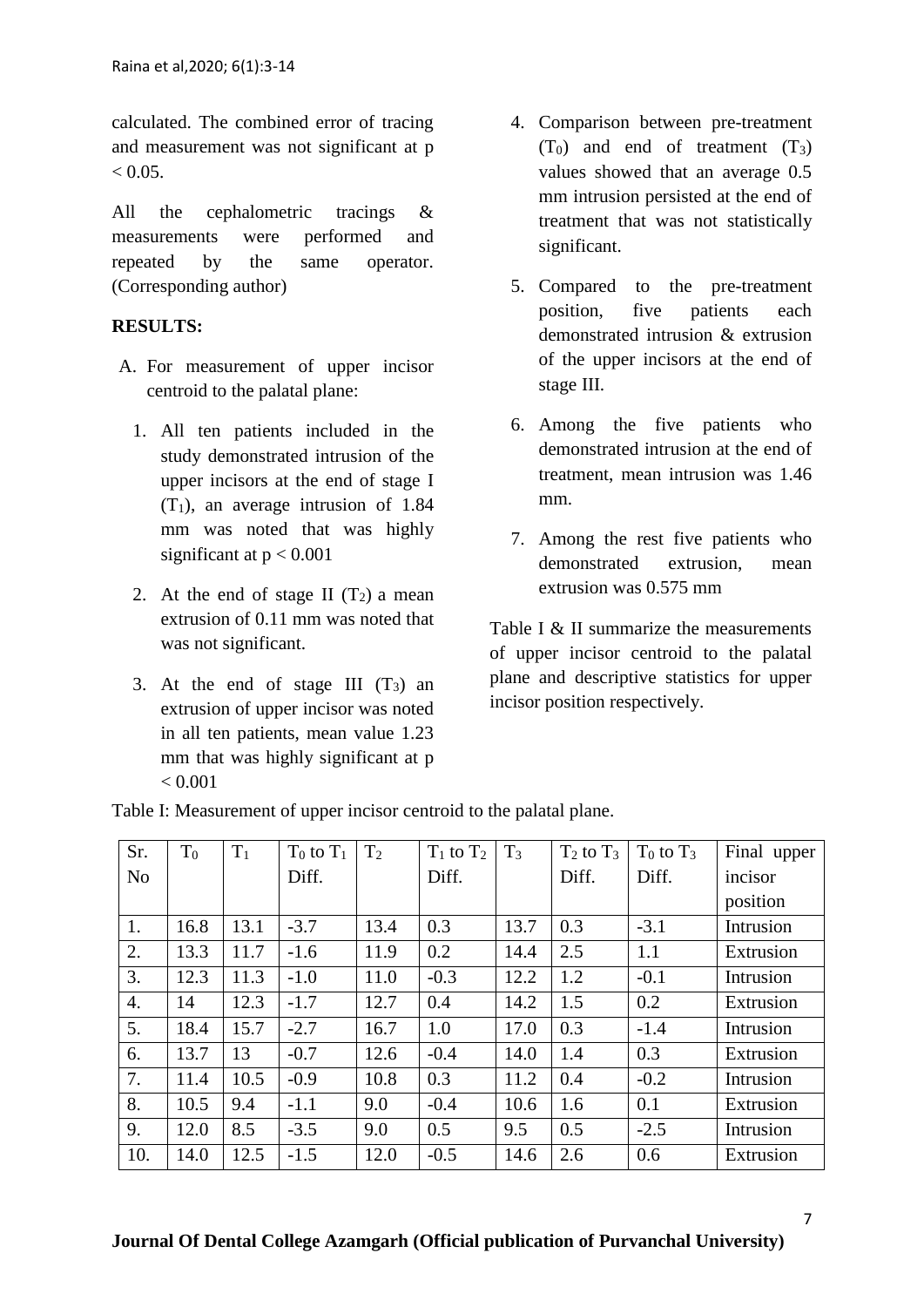# Legend:

All values in millimetres

| $T_0$ : Pre treatment  | $T_2$ : End of stage II  |
|------------------------|--------------------------|
| $T_1$ : End of stage I | $T_3$ : End of stage III |

(-) denotes apical movement of upper incisor centroid with reference to the palatal plane, signifying intrusion.

Table II: Descriptive statistics for results of measurements upper incisor centroid to the palatal plane measurements in various stages.

| Parameter      | $T_0$ to $T_1$ | $T_1$ to $T_2$ | $T_2$ to $T_3$ | $T_0$ to $T_3$ |
|----------------|----------------|----------------|----------------|----------------|
|                | Difference     | difference     | Difference     | Difference     |
| Mean           | $-1.84$        | 0.11           | 1.23           | $-0.5$         |
| Standard       | 1.08           | 0.49           | 0.86           | 1.37           |
| deviation      |                |                |                |                |
| Standard error | 0.34           | 0.15           | 0.27           | 0.43           |
| t-value        | $-5.36$        | 0.49           | 4.51           | $-1.14$        |
| p-value        | $**$           | <b>NS</b>      | $**$           | <b>NS</b>      |

Legend:

\*\*: p value < 0.001 considered to be highly significant

NS: p value non-significant

- B. For measurement of lower incisor centroid to the mandibular plane:
	- 1. All ten patients included in the study demonstrated intrusion of the lower incisors at the end of stage I  $(T_1)$ , an average intrusion of 1.69 mm was noted that was highly significant at p  $< 0.001$
	- 2. At the end of stage II  $(T_2)$  and average extrusion of 0.19 mm was noted that was not significant.
- 3. At the end of stage III  $(T_3)$  no significant change in the vertical position of the lower incisor was obtained as compared to the end of stage II position.
- 4. Comparison between pretreatment  $(T_0)$  and end of treatment  $(T_3)$  values showed that all ten patients demonstrated intrusion at the end of treatment that was highly significant at  $p < 0.001$ with a mean value of 1.41 mm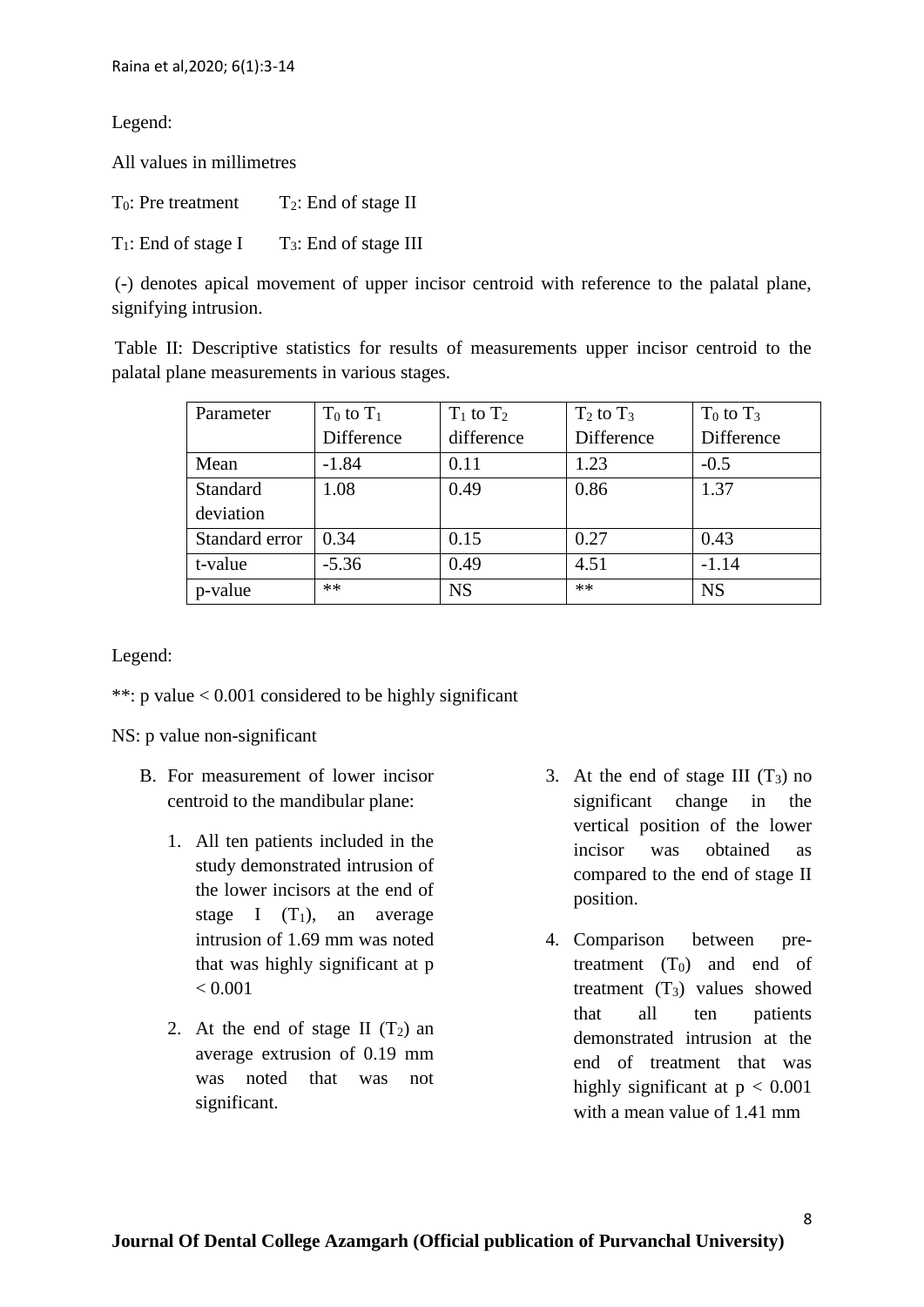#### Raina et al,2020; 6(1):3-14

Table III & IV summarize the measurements of lower incisor centroid to the mandibular plane and descriptive statistics for lower incisor position respectively. Table III: Measurement of lower incisor centroid to the mandibular plane.

| Sr.            | $T_0$ | $T_1$ | $T_0$ to | T <sub>2</sub> | $T_1$<br>to    | $T_3$ | $T_2$<br>to | $T_0$ to | Final lower |
|----------------|-------|-------|----------|----------------|----------------|-------|-------------|----------|-------------|
| N <sub>o</sub> |       |       | $T_1$    |                | T <sub>2</sub> |       | $T_3$       | $T_3$    | incisor     |
|                |       |       | Diff     |                | Diff           |       | Diff        | Diff     | position    |
| 1.             | 30.5  | 28.3  | $-2.2$   | 28.5           | 0.2            | 28.4  | $-0.1$      | $-2.1$   | Intrusion   |
| 2.             | 31.4  | 30.0  | $-1.4$   | 30.1           | 0.1            | 30.8  | 0.7         | $-0.6$   | Intrusion   |
| 3.             | 31.4  | 30.0  | $-1.4$   | 30.2           | 0.2            | 30.2  | 0.0         | $-1.2$   | Intrusion   |
| 4.             | 30.3  | 28.4  | $-1.9$   | 28.5           | 0.1            | 29.0  | 0.5         | $-1.3$   | Intrusion   |
| 5.             | 31.4  | 29.7  | $-1.7$   | 30.7           | 1.0            | 30.7  | 0.0         | $-0.7$   | Intrusion   |
| 6.             | 29.5  | 26.4  | $-3.1$   | 26.6           | 0.2            | 26.7  | 0.1         | $-2.8$   | Intrusion   |
| 7.             | 24.6  | 23.6  | $-1.0$   | 23.7           | 0.1            | 23.6  | $-0.1$      | $-1.0$   | Intrusion   |
| 8.             | 26.4  | 25.4  | $-1.0$   | 24.5           | $-0.9$         | 25.1  | 0.6         | $-1.3$   | Intrusion   |
| 9.             | 25.6  | 23.7  | $-1.9$   | 24.2           | 0.5            | 23.2  | $-1.0$      | $-2.4$   | Intrusion   |
| 10.            | 31.3  | 30.0  | $-1.3$   | 30.4           | 0.4            | 30.6  | 0.2         | $-0.7$   | Intrusion   |

Legend:

All values in millimetres

 $T_0$ : Pre treatment  $T_2$ : End of stage II

 $T_1$ : End of stage I  $T_3$ : End of stage III

(-) denotes apical movement of lower incisor centroid with reference to the mandibular plane, signifying intrusion.

Table IV: Descriptive statistics for results of measurements of lower incisor centroid to the mandibular plane measurements in various stages.

| Parameter      | $T_0$ to $T_1$ | $T_1$ to $T_2$ | $T_2$ to $T_3$ | $T_0$ to $T_3$ |
|----------------|----------------|----------------|----------------|----------------|
|                | Difference     | Difference     | difference     | difference     |
| Mean           | $-1.69$        | 0.19           | 0.09           | $-1.41$        |
| Standard       | 0.63           | 1.9            | 0.48           | 0.76           |
| deviation      |                |                |                |                |
| Standard error | 0.20           | 0.60           | 0.15           | 0.24           |
| t-value        | $-8.43$        | 0.31           | 0.59           | $-5.81$        |
| p-value        | **             | <b>NS</b>      | <b>NS</b>      | **             |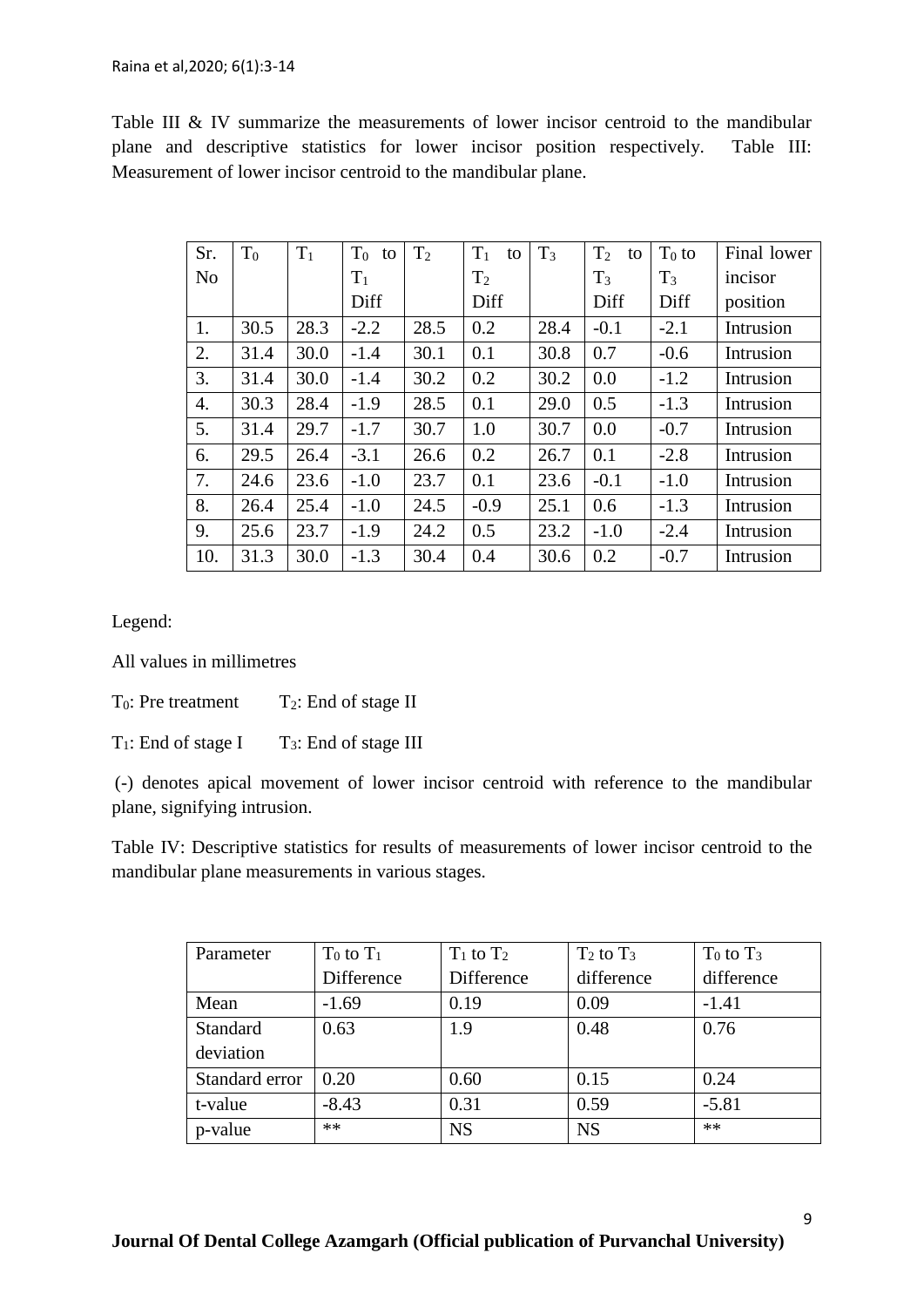### Legend:

\*\*: p value  $< 0.001$  considered to be highly significant

### NS: p value non significant

#### Table V: Summary of results

| Measurement      | Mean            | Mean            | Mean            | Mean            |
|------------------|-----------------|-----------------|-----------------|-----------------|
| parameter        | difference      | difference      | difference      | difference      |
|                  | between $T_0$ & | between $T_1$ & | between $T_2$ & | between $T_0$ & |
|                  | $\mathrm{T}_1$  | $T_2$           | $T_3$           | $T_3$           |
| incisor<br>Upper | $1.84$ mm       | $0.11$ mm       | $1.23$ mm       | $0.5$ mm        |
| centroid<br>to   | Intrusion       | Extrusion       | Extrusion       | Intrusion       |
| palatal plane    | $**$            | <b>NS</b>       | **              | <b>NS</b>       |
| incisor<br>Lower | $1.69$ mm       | $0.19$ mm       | $0.09$ mm       | $1.41$ mm       |
| centroid<br>to   | Intrusion       | Extrusion       | Extrusion       | Intrusion       |
| mandibular       | **              | <b>NS</b>       | <b>NS</b>       | $**$            |
| plane            |                 |                 |                 |                 |

### Legend:

\*\*: high statistical significance at  $p < 0.001$ .

NS: p-value not significant

# **DISCUSSION:**

One of the principle tenets of the stage I Begg appliance was to obtain an edge to edge incisal relationship that involved the depression of the anterior teeth in their sockets. $13,14$  This opened up the proverbial Pandora's Box that refuses to shut even after half a century. The entire concept of intrusion, particularly of the maxillary incisors using Begg mechanotherapy was deemed as controversial. Existing literature oscillates between describing this phenomenon as unstable and impractical to it being attainable in some of the cases.<sup>15</sup> Thus whether the incisors intruded, remained at the same level or actually extruded at the end of Begg mechanotherapy continues to be a perplexing issue.

The purpose of this study was therefore to evaluate the changes in the vertical position of the upper and lower incisors in various stages of refined Begg mechanotherapy. Similar studies performed previously have employed the incisal edge or root apex as a reference landmark for measuring the vertical changes.13,19 This however is replete with the dangers of obtaining a biased result due to the influence of changes in tooth inclination on these landmarks. Our study utilised the centre of resistance or the centroid of the incisor defined as a point on the longitudinal axis of the tooth as a reference point since it is independent of any changes in the tooth inclination.<sup>3</sup> Different authors have proposed various definitions of the incisor centroid such as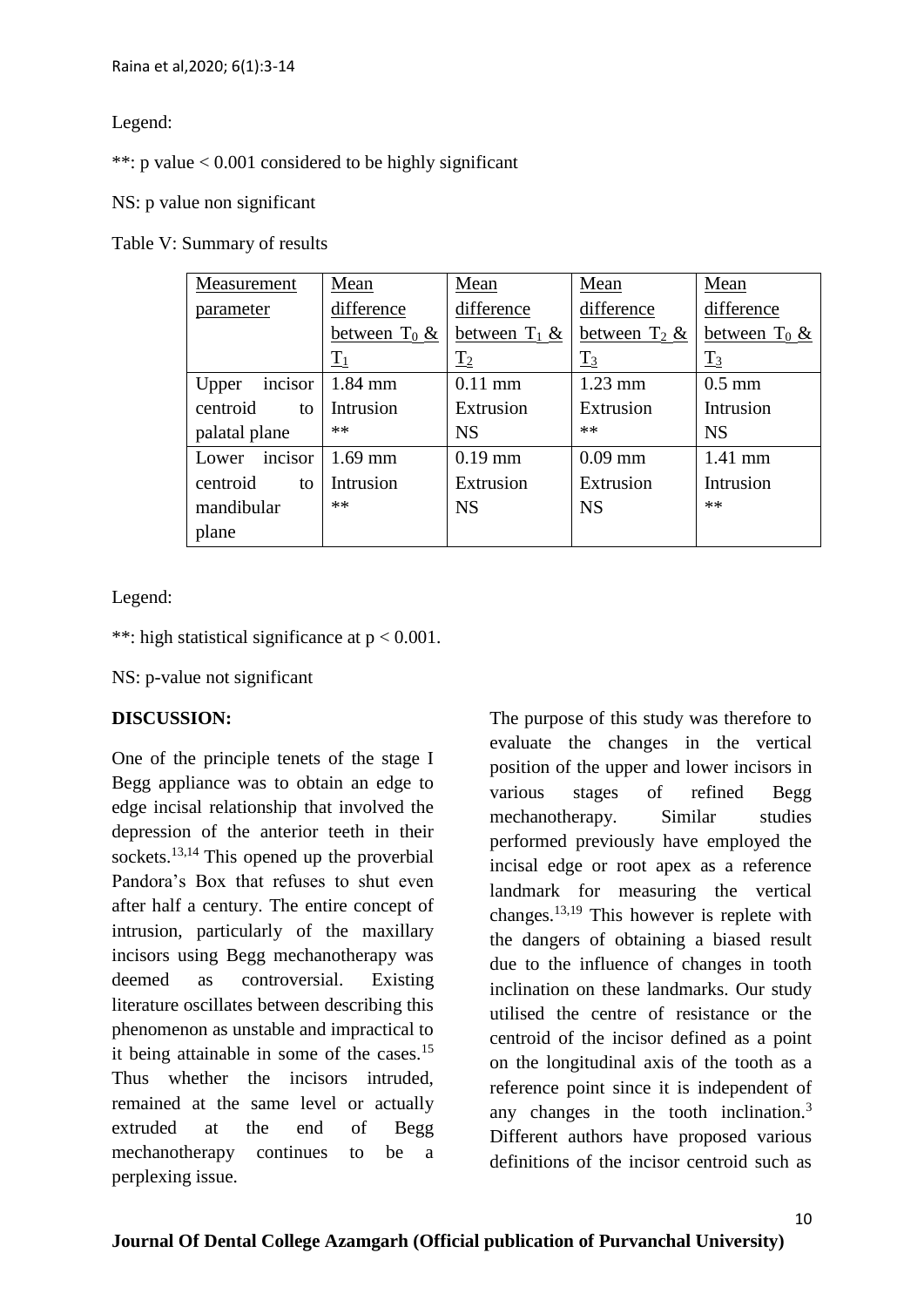50% 9,10, between 50-33% <sup>16</sup>, 33% <sup>17</sup> and between  $33-25\%$  <sup>18</sup> of the embedded portion of the root between the cementoenamel junction and the its apex. This particular study utilised the incisor centroid as a point at 50% of the root length from the CEJ to the apex based upon the work of Proffit, Nikolai, Burstone & Edsard van steenbergen.  $9-12$ The reference planes used for evaluating the vertical changes in the centroid position were the palatal and the mandibular plane for the upper & lower incisor respectively.1,2,3,11,19

The subjects chosen for this study were post pubertal patients to minimize the effects of differential growth of the maxilla & mandible on the vertical position of the incisors. The presence of skeletal class II malocclusion with increased over bite in these post pubertal patients made them ideally suited for incisor intrusion mechanics.

The results obtained indicate that in all the ten cases upper incisors were intruded an average of 1.84 mm at the end of stage I. Their position remained more or less stable at the end of stage II before a significant extrusion of 1.23 mm resulted at the end of stage III. Compared with the pre treatment values, 0.5 mm of mean intrusion persisted at the end of treatment which is considered neither clinically nor statistically significant.

An equal number of patients- five each demonstrated intrusion and extrusion at the end of treatment as compared to their pre treatment values. This attests the results obtained by other studies which imply that variable changes in the vertical position of upper incisors are obtained with Begg mechanotherapy.4,5,6,19,20,21

Similarly in all the ten patients, significant intrusion of the lower incisor was noted at the end of stage I, an average value of 1.69 mm. No significant vertical changes were noted at the end of stage II as in the case of upper incisors. However, contrary to the upper incisors, minimal vertical changes were obtained at the end of stage III so that 1.41 mm of mean intrusion of lower incisor persisted at the end of treatment in all the cases. This is synchronous with other studies that report the attainment of lower incisor intrusion with Begg mechanotherapy.5,6,19,21,22

The common highlight of the results is intrusion of the upper as well as lower incisors at the end of stage I as compared to their pre treatment values and the absence of any significant vertical changes in their position at the end of stage II compared to the stage I measurements. The principle difference arises at the end of stage III where the upper incisors experience significant extrusion where as the lowers remain unaffected.

These results pointedly mark out the fact that true intrusion, of both maxillary & mandibular incisors is attainable with refined Begg mechanotherapy and it is the torquing assemblage employed in the maxillary arch in stage III which is the chief culprit that results in a variable upper incisor vertical position at the end of treatment by causing their significant extrusion.

The study thus seeks to point out that, this intrusion must be preserved throughout the treatment particularly in the maxillary anterior region to translate into clinically significant results. The principles involved in the attainment and preservation of incisor would include augmenting the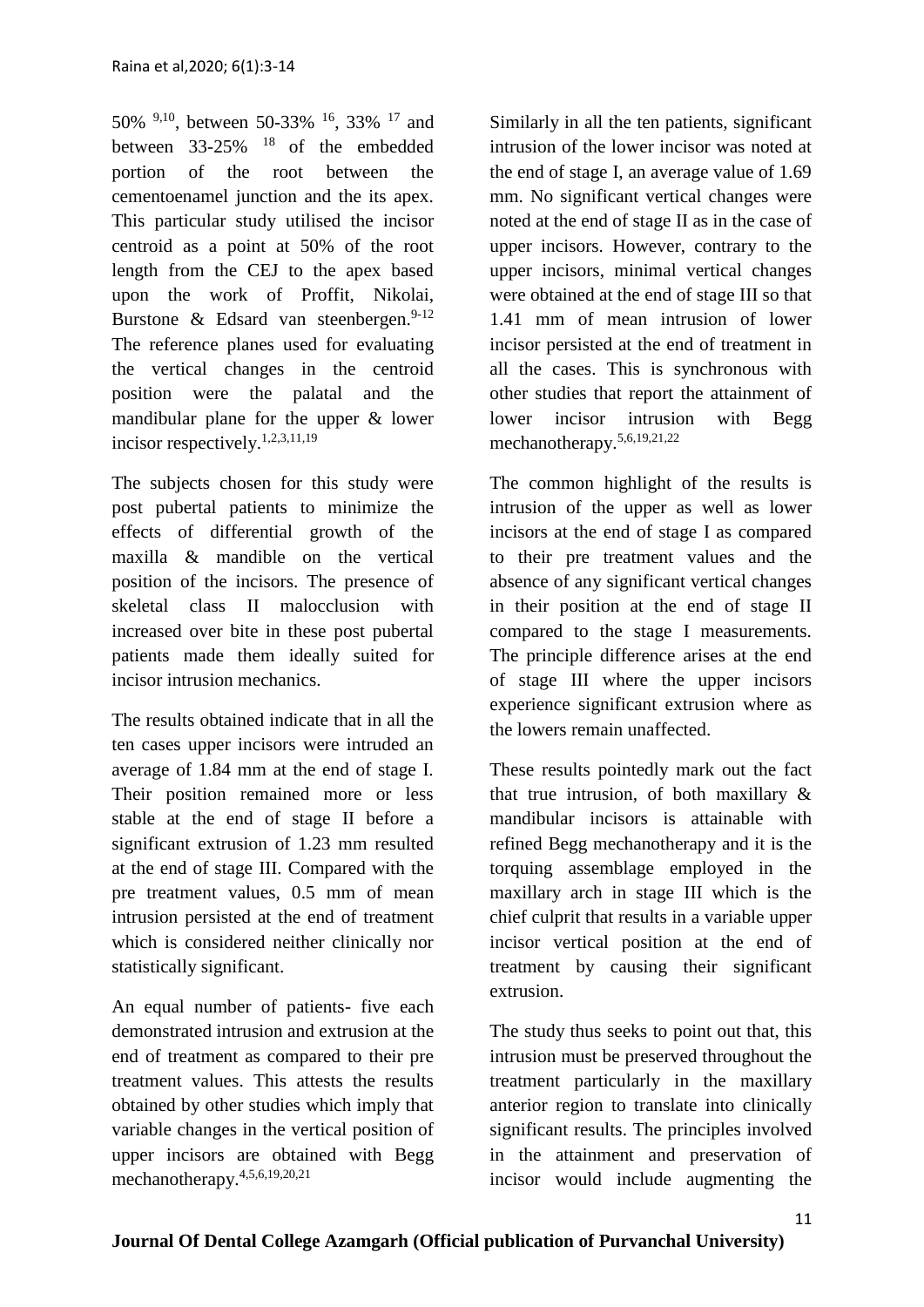intrusive potential of the first stage appliance and minimizing the undesirable consequences of the third stage. A brief overview of suggested modifications in mechanics utilised in Begg mechanotherapy is as follows:  $4,5,6,15,23,24$ 

I. Augmenting the intrusive potential of the first stage:

This includes individualizing treatment mechanics during incisor intrusion & retraction by controlling the magnitude and direction of the resultant forces acting on the incisor. Use of 'power arms' or 'palatal elastics' or modifications in bite opening bends such as the use of gingival curves with concomitant vertical step up bends to augment intrusion and the use of judicious retractive force by light Class II elastics to reduce the extrusive component acting upon the incisors.

- II. Minimizing the undesirable consequences of the third stage:
	- 1. Minimizing the requirements of torquing and uprighting in the third stage:

This encompasses correct diagnosis and careful planning of the extraction decision, avoiding over retraction of the incisors, utilization of efficient 'brakes' for molar protraction wherever indicated as also controlled tipping of incisors in the first two stages by use of auxiliaries such as Mollenhauer's aligning auxiliary (MAA) or light uprighting springs right from the first stage.

> 2. Use of base wires of adequate strength such as premium plus grades.

- 3. Auxiliaries & uprighting springs of lighter diameters.
- 4. Reinforcement of the anchorage wherever indicated.
- 5. Modifications in the stage III base wire such as the reintroduction of the anchor bend in the stage III wire similar to the stage I wire.  $24$

These modifications and refinements would help in augmenting and preserving the intrusive potential of the Begg appliance and would seek to imply what has been aptly stated that "it is not the appliance but 'the individual who thinks, understands and applies' the basic principles involved in this technique."<sup>24</sup>

# **CONCLUSION:**

This retrospective cephalometric study was designed to evaluate the changes in vertical position of incisors during various stages of refined Begg mechanotherapy. The study concluded that

- 1. Significant intrusion ( $p < 0.001$ ) of both upper and lower incisors occurs at the end of the first stage with mean values of 1.84 and 1.69 mm respectively.
- 2. There is no significant change in the vertical position of the upper and lower incisors at the end of stage two.
- 3. Significant extrusion of upper incisor results at the end of stage III, an average value of 1.23 mm.
- 4. When compared with pre treatment values, an average 0.5 mm intrusion of the upper incisors was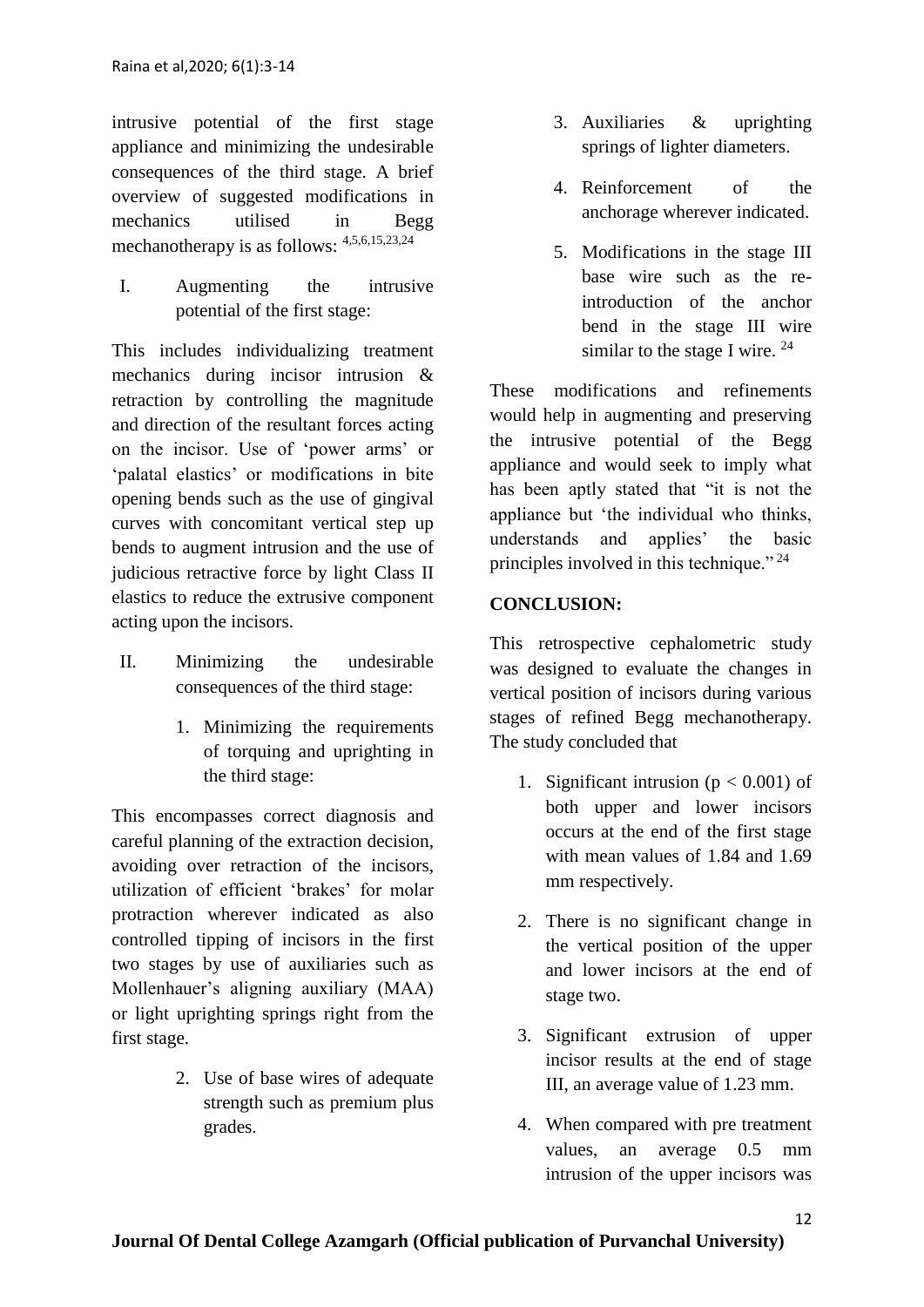noted at the end of treatment that is neither clinically nor statistically significant.

5. On the contrary, the lower incisors did not demonstrate any significant change in their vertical position at the end of stage III and showed a mean intrusion of 1.41 mm at the end of treatment.

Within limitations of a retrospective cephalometric study involving a limited sample size, the discussion concludes that

# **REFERENCES:**

- 1. Weiland, Hans-Peter Bantleon, Droschl. Evaluation of continuous arch & segmented arch levelling techniques in adult patients- a clinical study. Am J Orthod Dentofac Orthop 1996;110:647-52
- 2. Hans, Kishiyama, Parker, Wolf, Noachtar. Cephalometric evaluation of two treatment strategies for deep over bite correction. Angle Orthod 1994;64(4):265-276
- 3. Ng, Major, Heo, Flores-Mir. True incisor intrusion attained during orthodontic treatment: A systematic review and meta-analysis. Am J Orthod Dentofac Orthop 2005;128(2)
- 4. R.A.Hocevar. Orthodontic force systems: Individualized treatment with open-minded "Begg" technique. Am J Orthod 1982;81(4):277-91
- 5. Thornton C.B, Nikolai R.J. Maxillary anterior intrusive forces generated by Begg stage I appliance. Am J Orthod 1981;79(6):591-609
- 6. Jayade V.P. Refined Begg for the modern times. First edition. September 2001.
- 7. Fudalej, Kokich & Leroux. Determining the cessation of vertical growth of the craniofacial structures

true intrusion of both upper and lower incisors is attainable with refined Begg mechanotherapy. Modifications in treatment mechanics are indicated to further augment and preserve this intrusion throughout the treatment, especially in the maxillary anterior region so as to translate into clinically significant results.

A randomized clinical trial involving greater number of patients with appropriately modified treatment mechanics would greatly facilitate further understanding of the subject.

to facilitate placement of single tooth implants. Am J Orthod Dentofac Orthop 2007;131:S59-S67

- 8. Arnett, Jelic, Kim, Cummings, Beress, Worley, Chung and Bergman. Soft tissue cephalometric analysis: Diagnosis and treatment planning of dentofacial deformity. Am J Orthod Dentofac Orthop 1999;116:239-53
- 9. Proffit W.R, Fields, Sarver. Contemporary Orthodontics. Fourth edition- Indian reprint 2007, p373
- 10. Nikolai R.J. Bioengineering analysis of orthodontic mechanics. 2nd ed. Philadelphia: Lea and Fabiger, 1985; p307-308
- 11. Van Steenbergen E, Burstone C.J, Prahl-Andersen-B, Aartman IHA. The influence of force magnitude on intrusion of maxillary anterior segment. Angle Orthod 2005;75(5):723-729
- 12. Van Steenbergen E. Personal communication via electronic mail.
- 13. Begg P.R & Kesling P.C. Begg orthodontic theory and technique, third edition, Philadelphia 1977, W.B.Saunders Company.